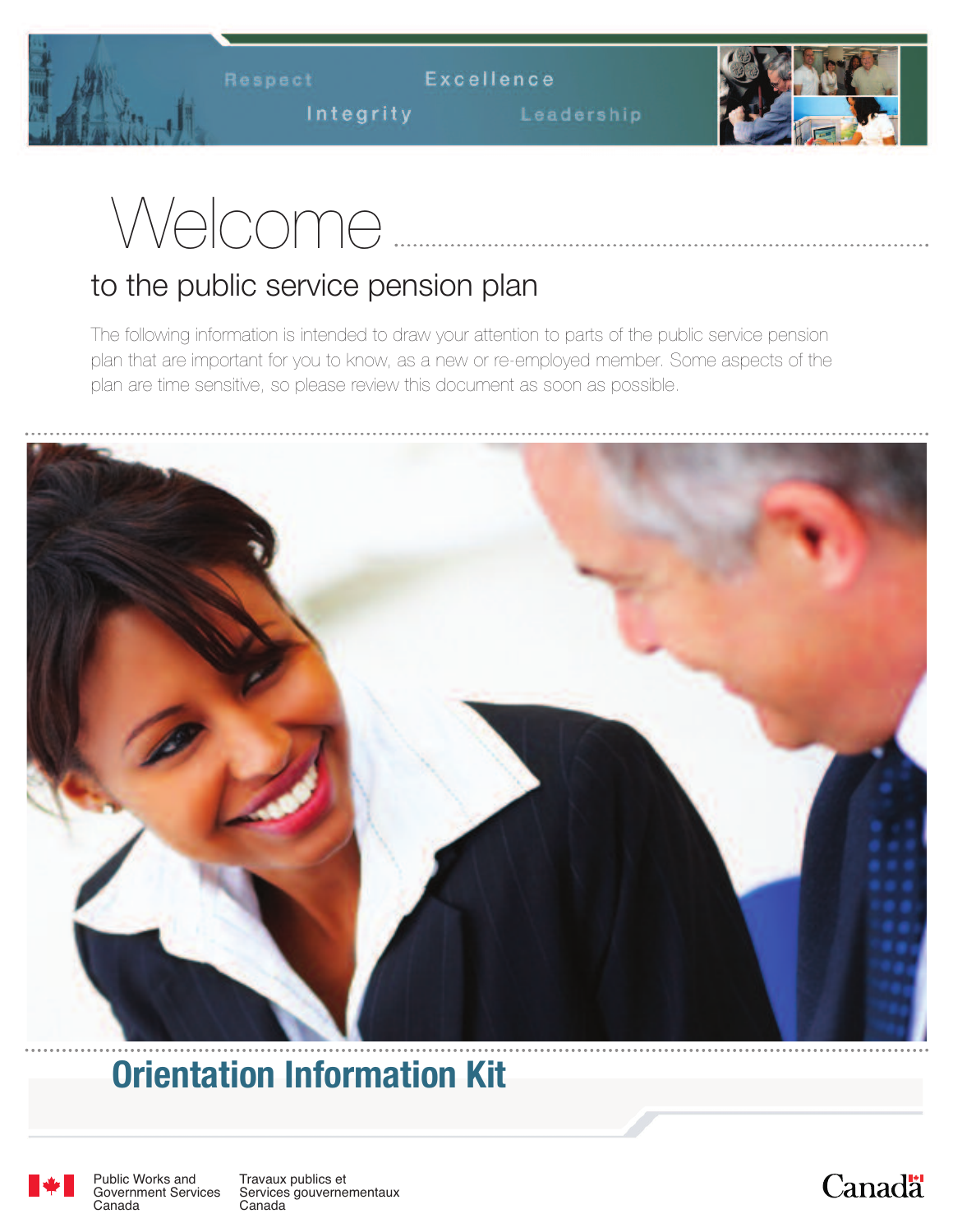#### Orientation Information Kit

# pension plan? ................................... What is the public service

**The pension plan is designed** to provide you with a retirement income payable during your lifetime. Benefits are based on your salary, pensionable service, age and reason for termination. Other benefits include:

- 
- **• Survivor benefits:** provides an income for your eligible spouse and children in the event of your death.
- **• Disability benefits:** immediate annuity paid regardless of age when

approved for retirement on grounds of disability.

- **• Annual Indexing:** provides protection from inflation.
- **• Portability:** may be eligible for transfer if you join or leave the Public Service.

### Is there a limit to the amount toward my Public Service pension? of service that may count .............

**Yes,** the maximum amount of service that may count for a person under the Public Service pension plan is 35 years, which includes:

- Service as a member of the public service pension plan.
- Service that you buy back.
- Service that you transfer from another pension plan.
- Service which entitles you to a benefit with another Government of Canada pension plan, even though the service has not been transferred and does not increase the value of your Public Service pension (Canadian Forces, RCMP, etc.).

#### How can I increase the .........

# amount of service that my pension is based on?

**Members can obtain a cost quote** for service buyback by using the Service Buyback Estimator on the Your Public Service Pension and Benefits Web portal: **www.pensionandbenefits.gc.ca**

**If you have worked for the Public Service in the past,** you may be eligible to:

- Buy back prior service that is not currently to your credit under this plan.
- Reinstate prior service for which you received a Transfer Value payment upon leaving the Public Service.

**If you were a member of the Canadian Forces or Royal Canadian Mounted Police,** you may be eligible to transfer or buy back that service under this plan.

**If you were subject to a pension plan with a former employer,** you may be eligible to:

- Buy back prior service or
- Opt for a Pension Transfer, if you still have pension credits with your former employer.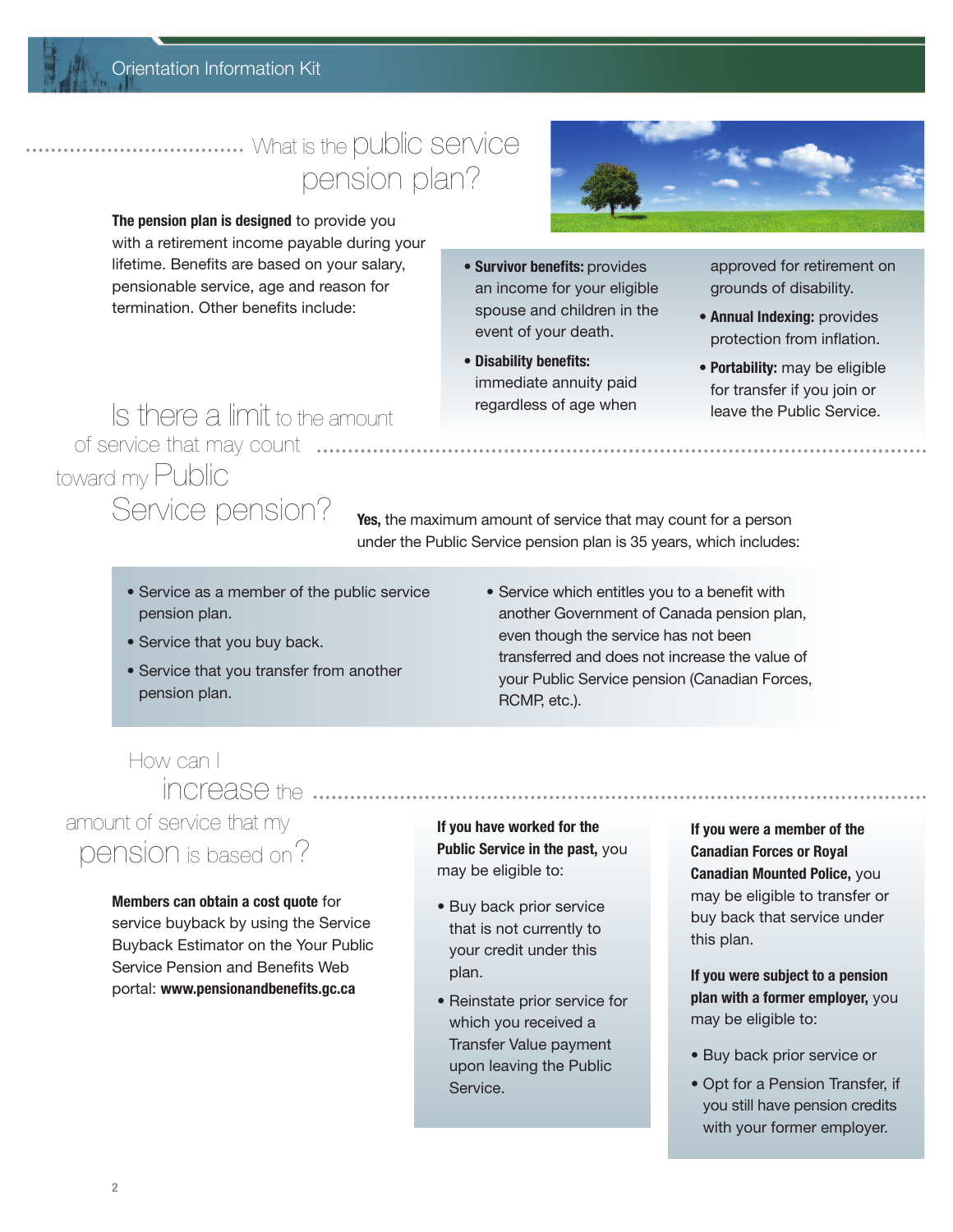#### Public service pension plan



Your

# Important Points to Consider:

There are tax implications (benefits and consequences) associated with requesting a buyback of prior service, a Transfer Value Reinstatement or a Pension Transfer.

- **Transfer Value Reinstatements** may only be requested in your first year as a plan member.
- **Pension Transfers** from outside of the Public Service may only be requested in your first year as a plan member or within one year from the date a Pension Transfer Agreement (PTA) is signed; whichever is later.
- **Service buybacks** may be requested as long as you are an active member of the public service pension plan, however there may be significant cost increases if you purchase it after your first year as a plan member.
- **A medical examination** may be required when requesting a buyback of prior service and is required for a Transfer Value Reinstatement.

**Read more at: www.pensionandbenefits.gc.ca** 

- **Click** on the "Active Member" button, **select** the "Plan Information" in the left menu and
- select the "Service Buyback package".

• Your "Notification of Plan Membership" is included in this package and should be retained for your records. It confirms the effective date that you became a plan member, eligibility under the Supplementary Death Benefit plan and provides your Pension Number. This number should be used for any future communications with us.

Obligations:

#### • Also included in this package is an "Enrolment Information and Acknowledgment of Plan Membership" form. It is important that you complete the form and return it immediately using the enclosed pre-addressed envelope. Completion of the form indicates you have read and understood the accompanying documentation and have selfidentified all other information requested (prior service and eligible dependants).

• As a plan member, you are required to provide proof of age for yourself and any children under the age of 25. A photocopy of a birth certificate is normally sufficient. A copy of your marriage certificate and/or divorce decree is also required, if applicable. You should forward these documents as soon as possible to the address indicated on the last page of this document.



# Death Benefit plan (SDB)? What is the Supplementary

**The Supplementary Death Benefit plan provides** a type of decreasing term life insurance, which is designed to protect members of the public service pension plan.

Membership in the Supplementary Death Benefit plan is indicated on the "Notification of Plan Membership" included in this package.

If you are eligible, coverage commences when you become a member of the public service pension plan.

If the "Notification of Plan Membership" indicates you are not eligible, it is because your employer is excluded from the Supplementary Death Benefit plan. You may wish to contact your employer's Human Resources office to find out if you are entitled under an alternate death benefit plan.